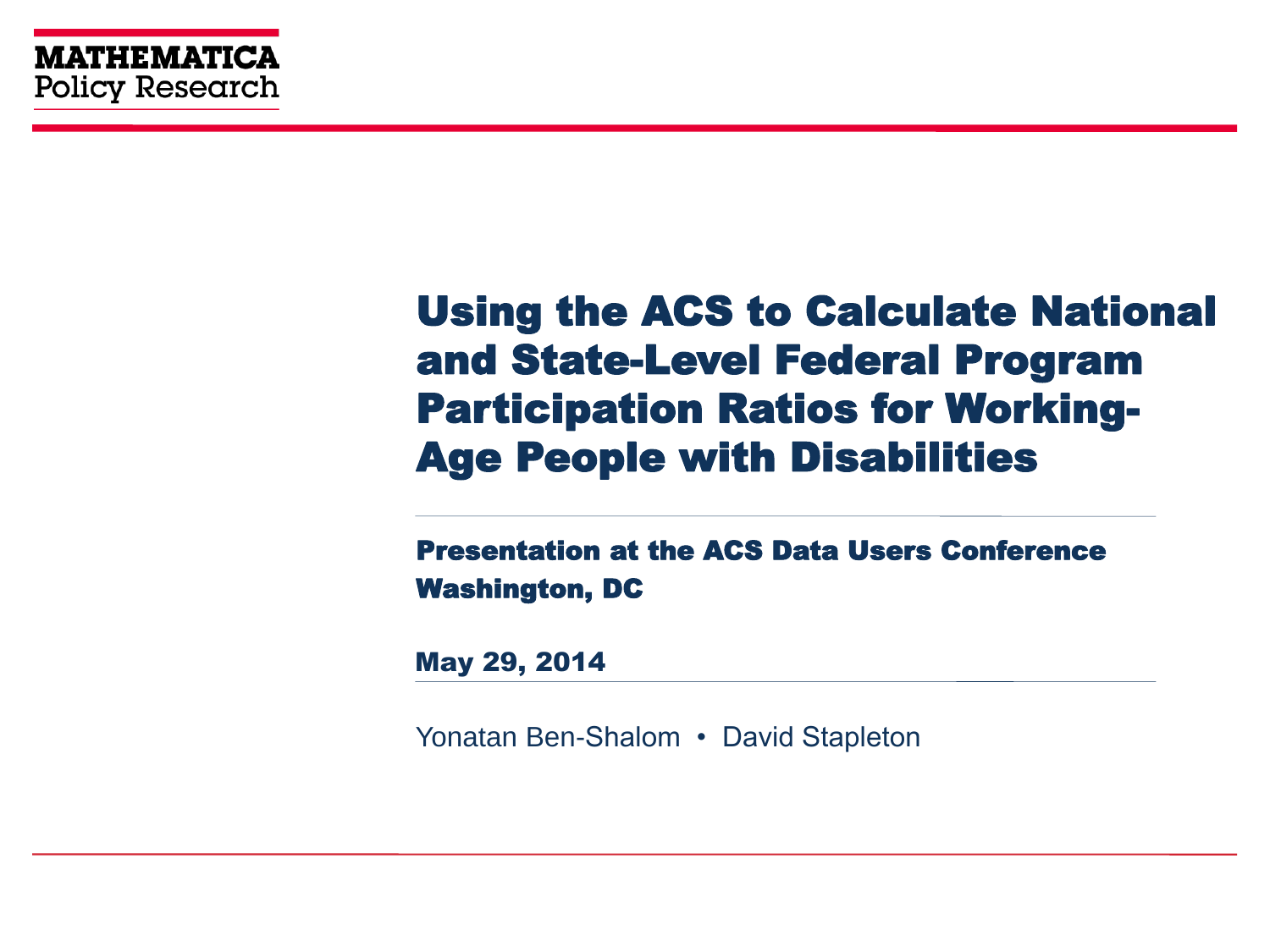# Acknowledgments

- **The research presented here was performed pursuant to a grant from the National Institute on Disability and Rehabilitation Research (NIDRR) and funded as part of the Rehabilitation Research and Training Center on Disability Statistics and Demographics (H133B120006)**
- **The contents of this presentation do not necessarily represent the policies of the U.S. Department of Education or any other federal agency (Edgar, 75.620 [b])**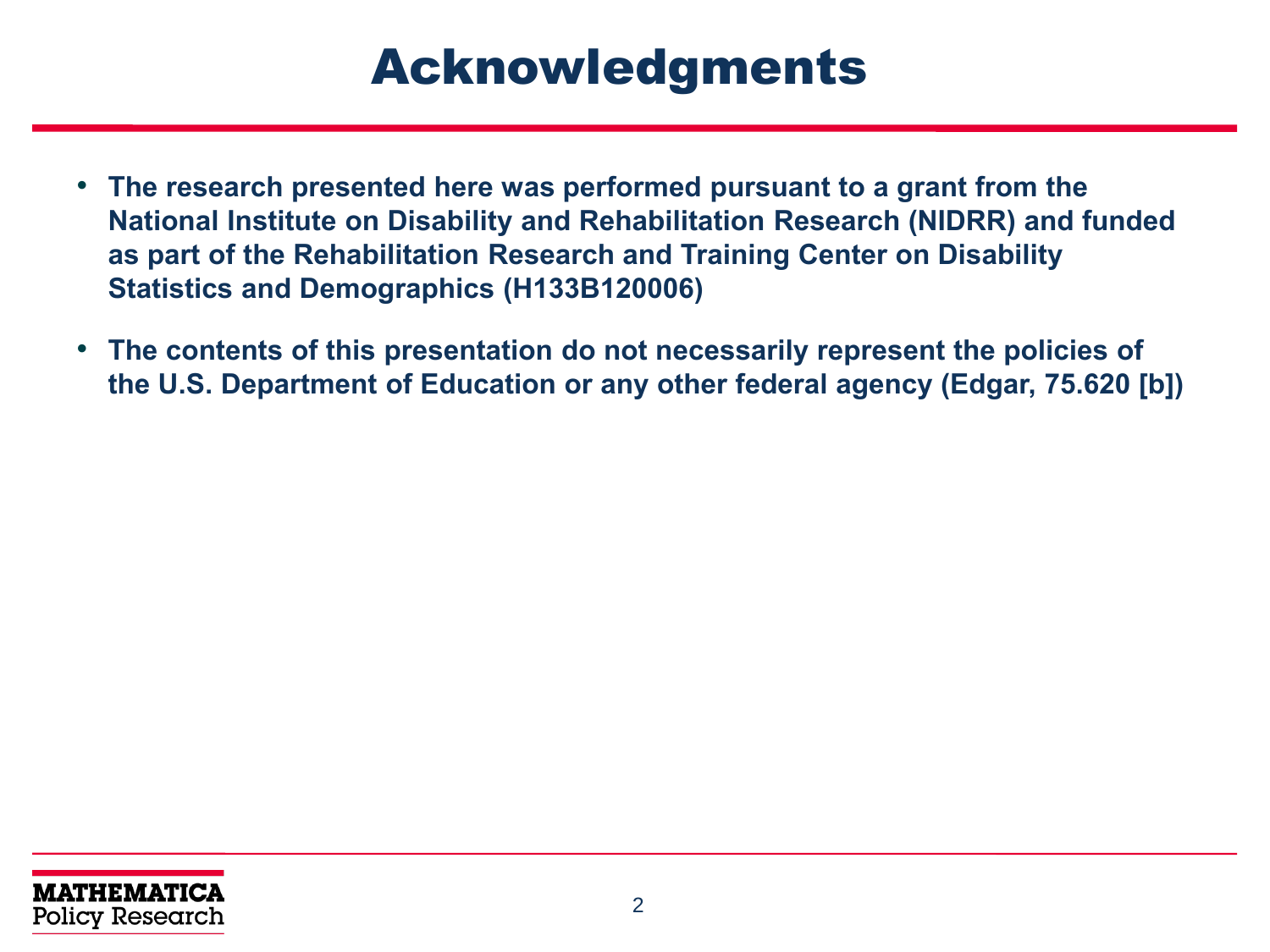# Motivation for the Study

- **Recent studies have focused on the participation of working-age people with disabilities (PWD) in safety-net programs at the national level**
- **Less is known about state-level variation in program participation among PWD**
- **State-level statistics can help us assess:**
	- **How well each state is meeting the needs of working-age PWD**
	- **How changes in states' policies and economic conditions affect participants and expenditures**
- **State-level statistics cited by the media do not account for variation in disability prevalence or sampling error**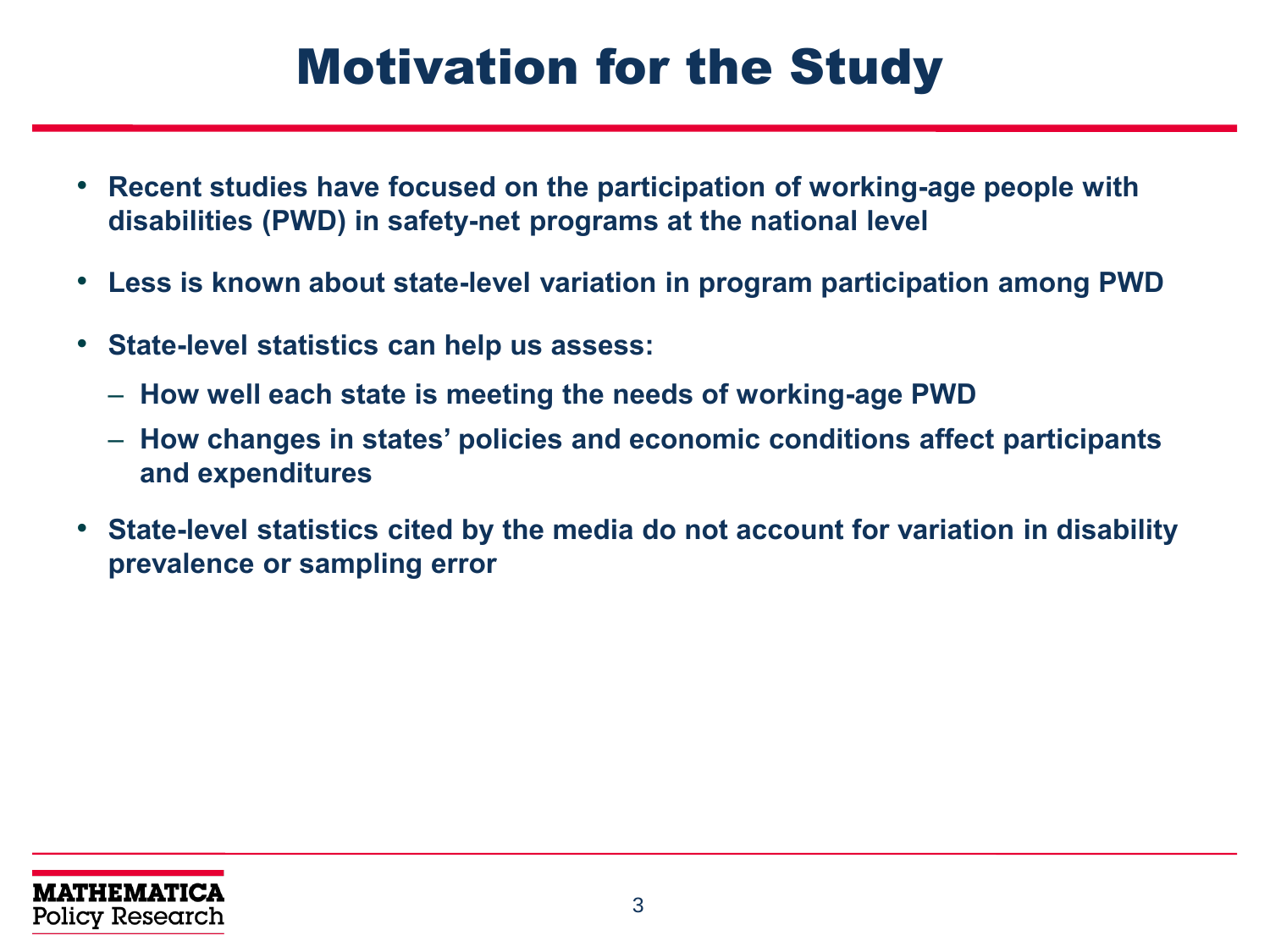# **Objectives**

- **Produce state-level information on disability program participation**
	- **Use a statistic that is consistent across states**
- **Address the following challenges:**
	- **Underestimation of program participation in survey data**
		- Meyer et al. (2009)
		- Wheaton (2008)
		- Stapleton et al. (2012)
	- **Previous estimates based on relatively small sample sizes, resulting in large sampling variance**
	- **Most surveys exclude those living in group quarters, including many PWD**

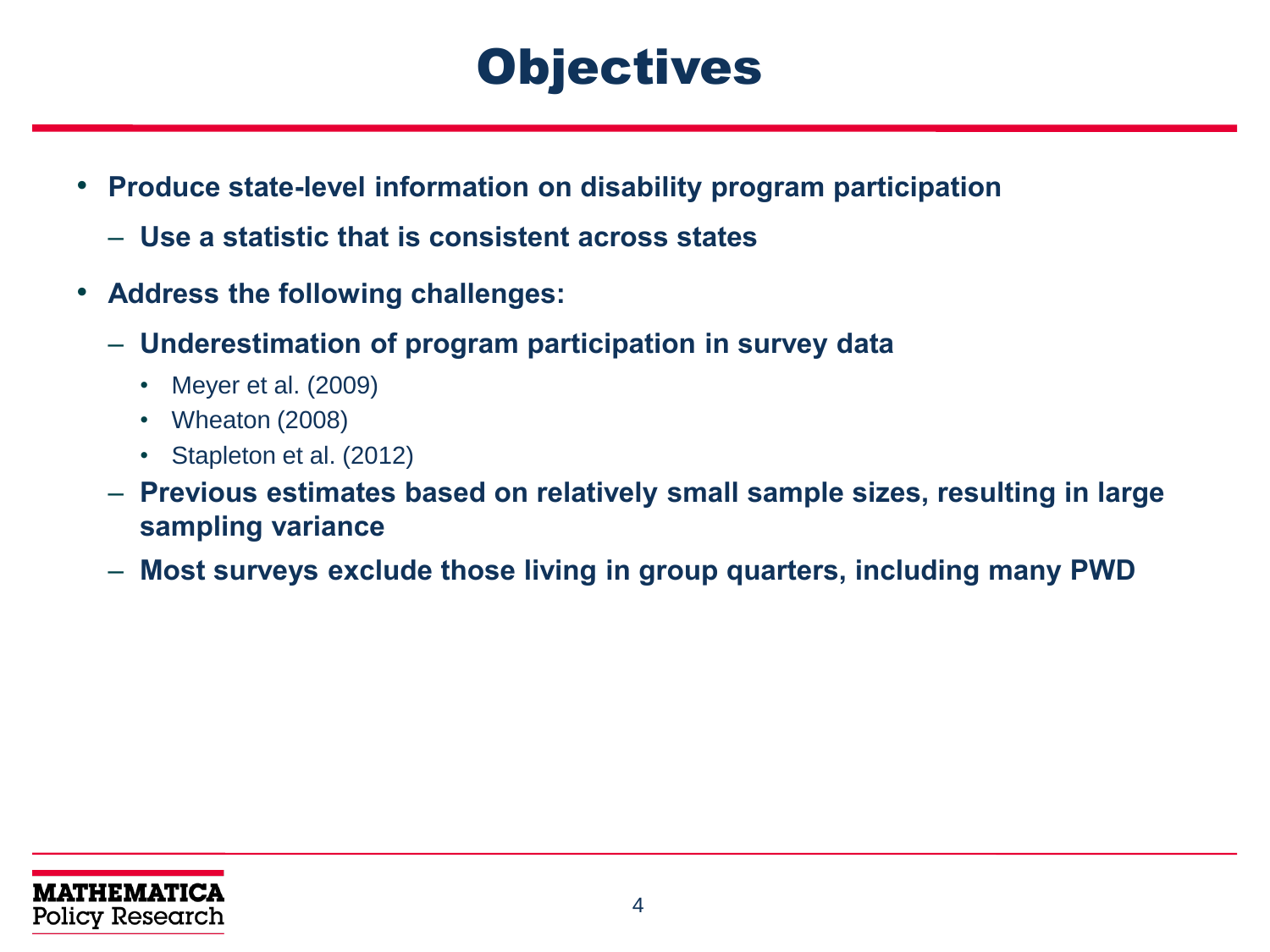### Data

• **State-level information from published administrative reports**

#### – **Social Security Administration (SSA)**

- Annual Statistical Report on Social Security Disability Insurance (SSDI) (December 2009)
- Supplemental Security Income (SSI) Annual Statistical Report (December 2009)

#### – **Centers for Medicare & Medicaid Services (CMS)**

- Medicare Enrollment Reports (July 2010)
- Medicaid Statistical Information System State Summary Datamart (MSIS SSD) (December 2009)

#### – **Rehabilitation Services Administration**

• Annual Review Report (fiscal year 2010)

#### – **Department of Veterans Affairs**

- Annual Benefits Report (fiscal year 2010)
- Veteran population tables (September 2010)

#### • **State-level estimates of the number of PWD from the ACS**

- 2008–2010 3-year estimates and margins of error (MOEs) from American FactFinder tool
- Include institutionalized PWD when possible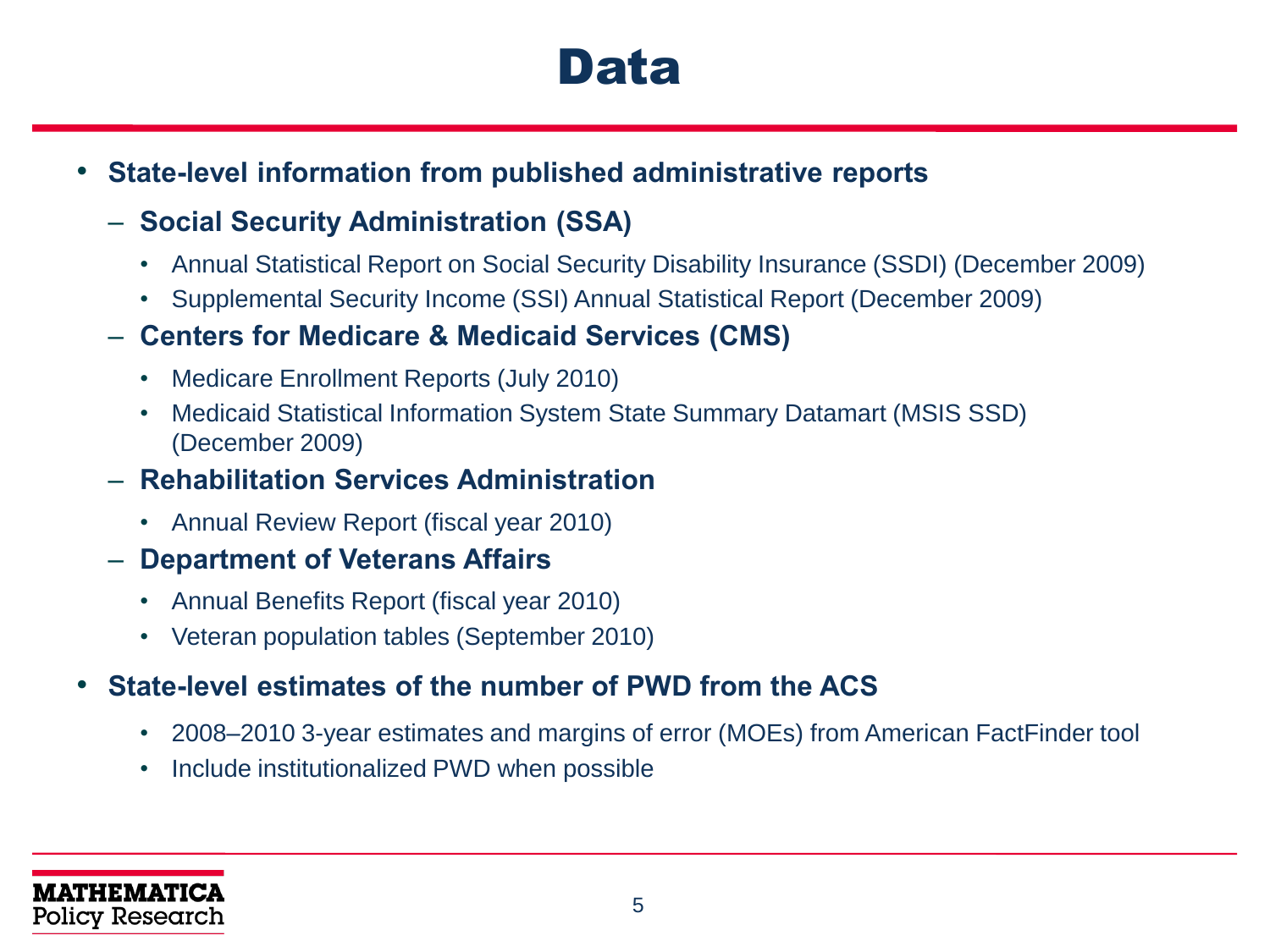# Method and Limitations

- **Participation ratio:**
	- number of participants according to administrative reports  $\hat{\text{X}}$  $=$
	- $\frac{\overline{Y}}{\overline{Y}}$  estimated number of PWD according to ACS disability sequence
- **Standard errors (Census Bureau 2010):**
	- $SE(X) = 0$ •  $SE(\hat{Y}) = MOE(\hat{Y})/1.645$ **^**
- **The denominator (and therefore the ratios) can be biased upward or downward compared with participation rates**
	- **Includes many not eligible for program participation**
		- Impairment not sufficiently severe
		- Insufficient work history
		- Undocumented immigrants
	- **Omits many who participate or are eligible**
		- ACS six-question disability sequence captures 66 percent of those receiving SSDI and/or SSI benefits (Burkhauser et al. 2014)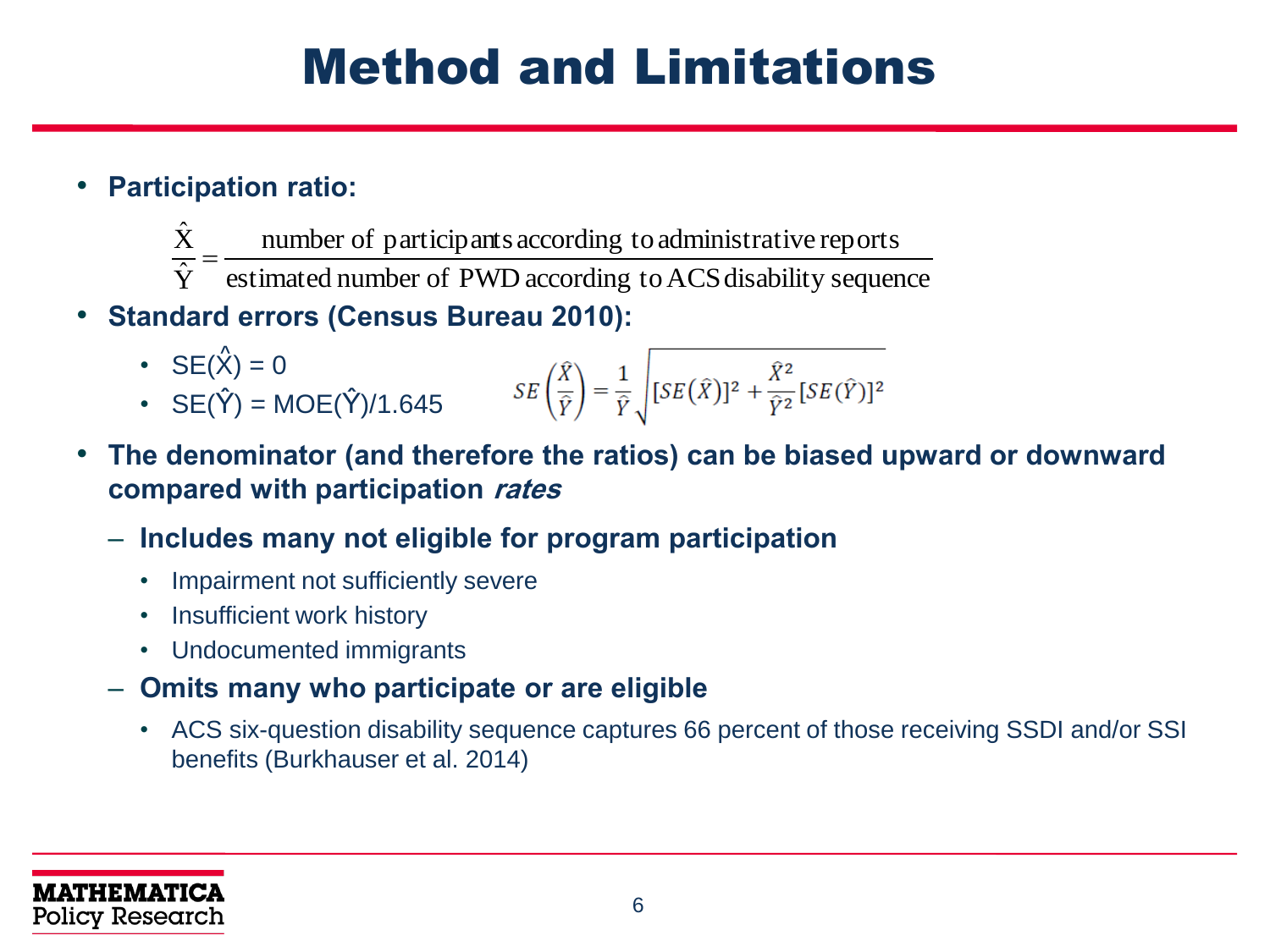# State Variation in the Percentage of PWD (1)



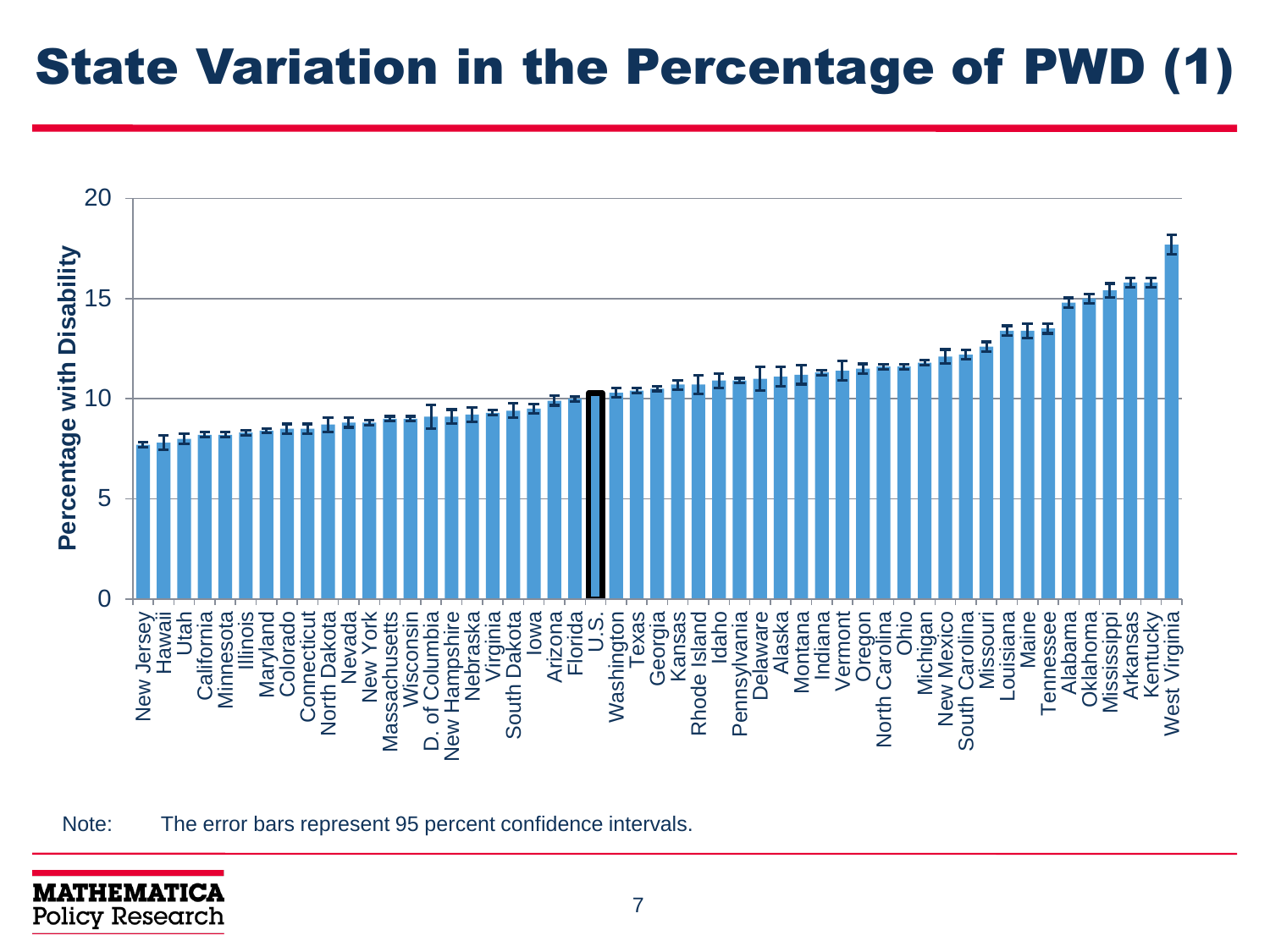# State Variation in the Percentage of PWD (1)



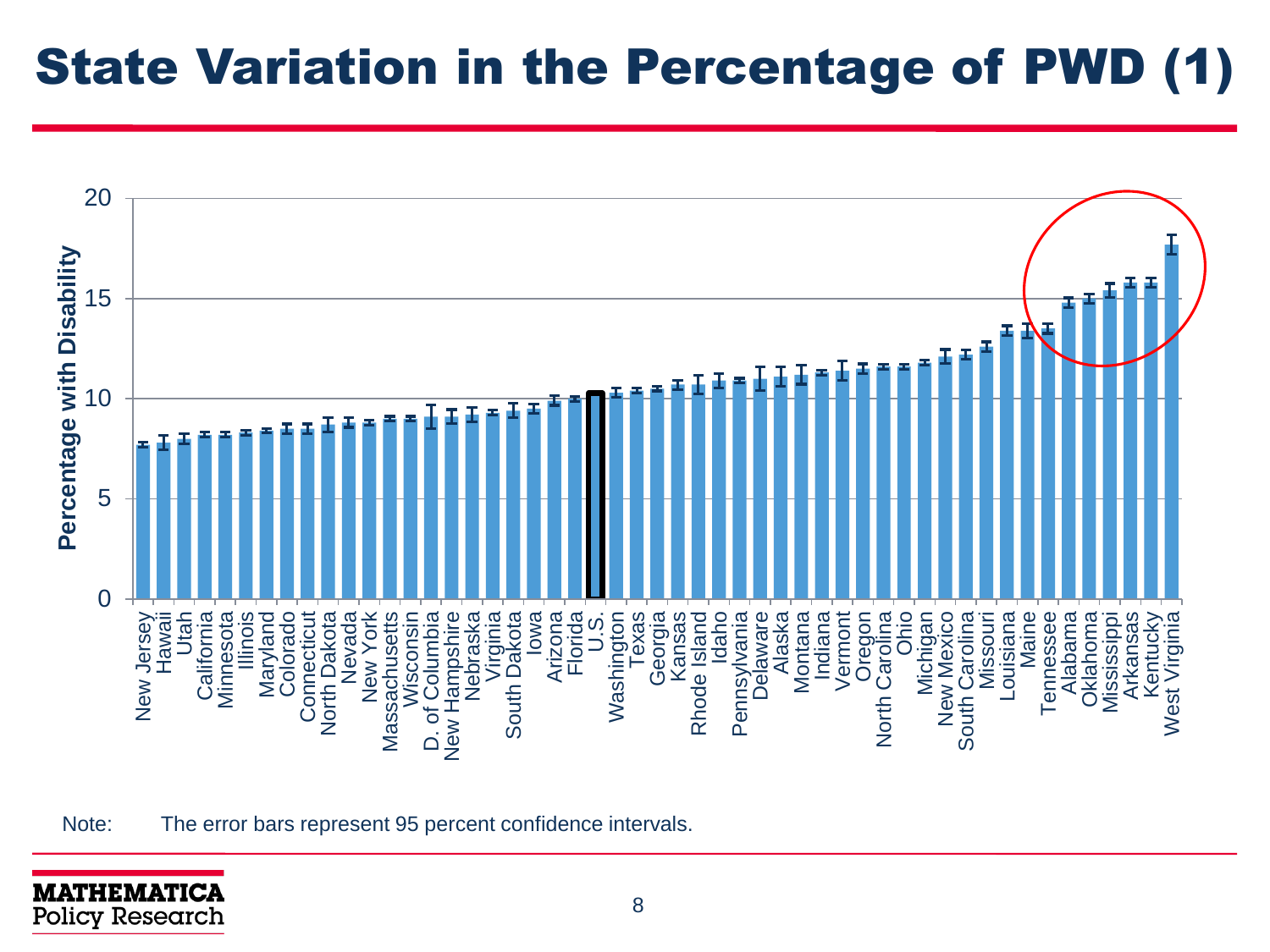# State Variation in the Percentage of PWD (2)



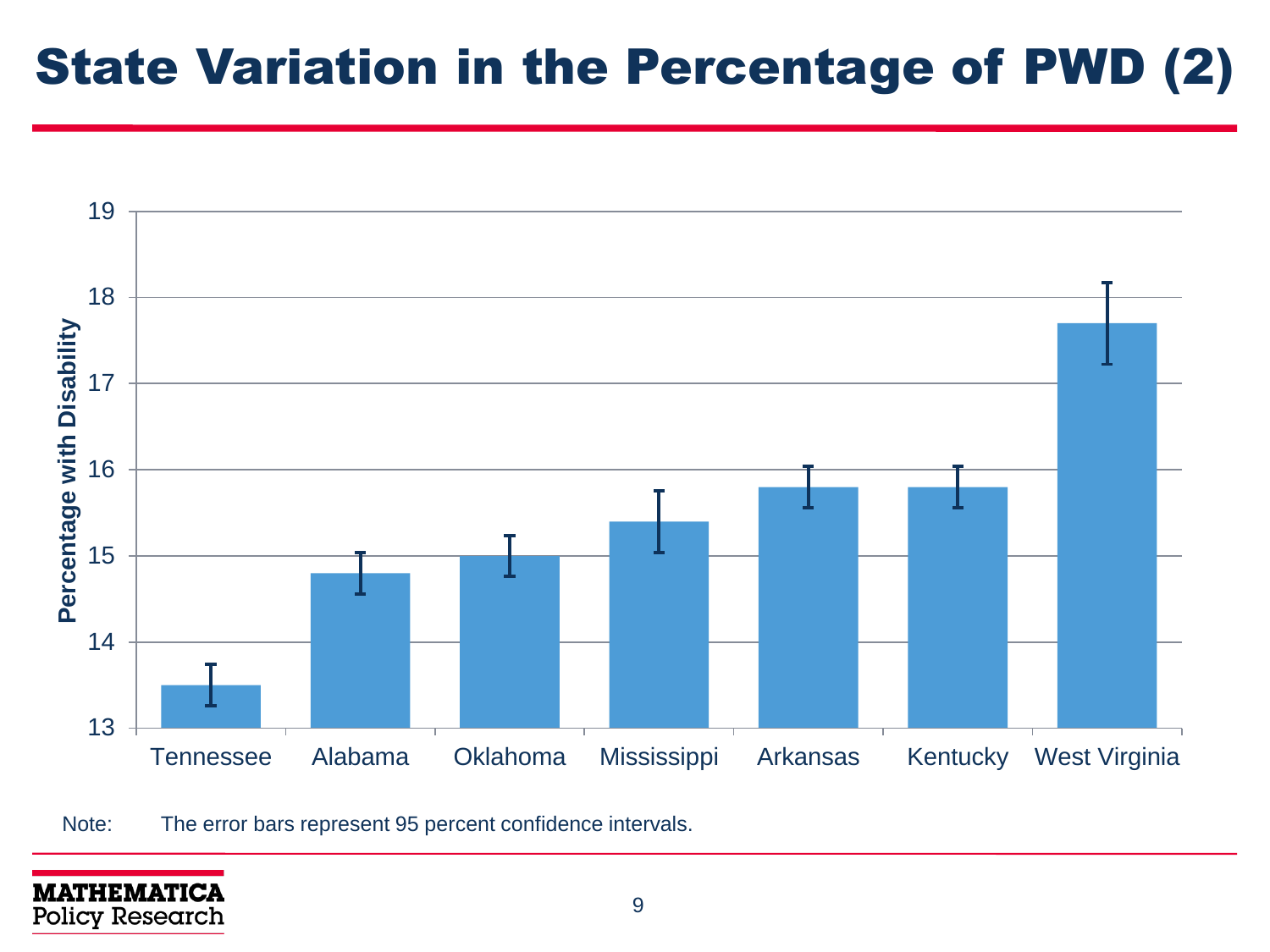# Published Program Statistics

| <b>Program</b>                   | <b>Number of Working-Age</b><br>(18-64) Participants | <b>Date</b>      |
|----------------------------------|------------------------------------------------------|------------------|
| <b>Published Program Reports</b> |                                                      |                  |
| <b>SSDI</b>                      | 8,317,351                                            | December 2009    |
| <b>SSI</b>                       | 4,450,840                                            | December 2009    |
| <b>SSDI or SSI</b>               | 11,455,339                                           | December 2009    |
| <b>Medicare</b>                  | 7,007,981                                            | <b>July 2010</b> |
| Vocational rehab (VR) applicants | 604,095                                              | <b>FY 2010</b>   |
| Veterans' compensation           | 2,033,435                                            | FY 2010          |
| Veterans' pension                | 121,100                                              | FY 2010          |
| <b>MSIS Datamart</b>             |                                                      |                  |
| <b>Medicaid</b>                  | 7,050,416                                            | December 2009    |
| <b>Medicaid and Medicare</b>     | 3,267,968                                            | December 2009    |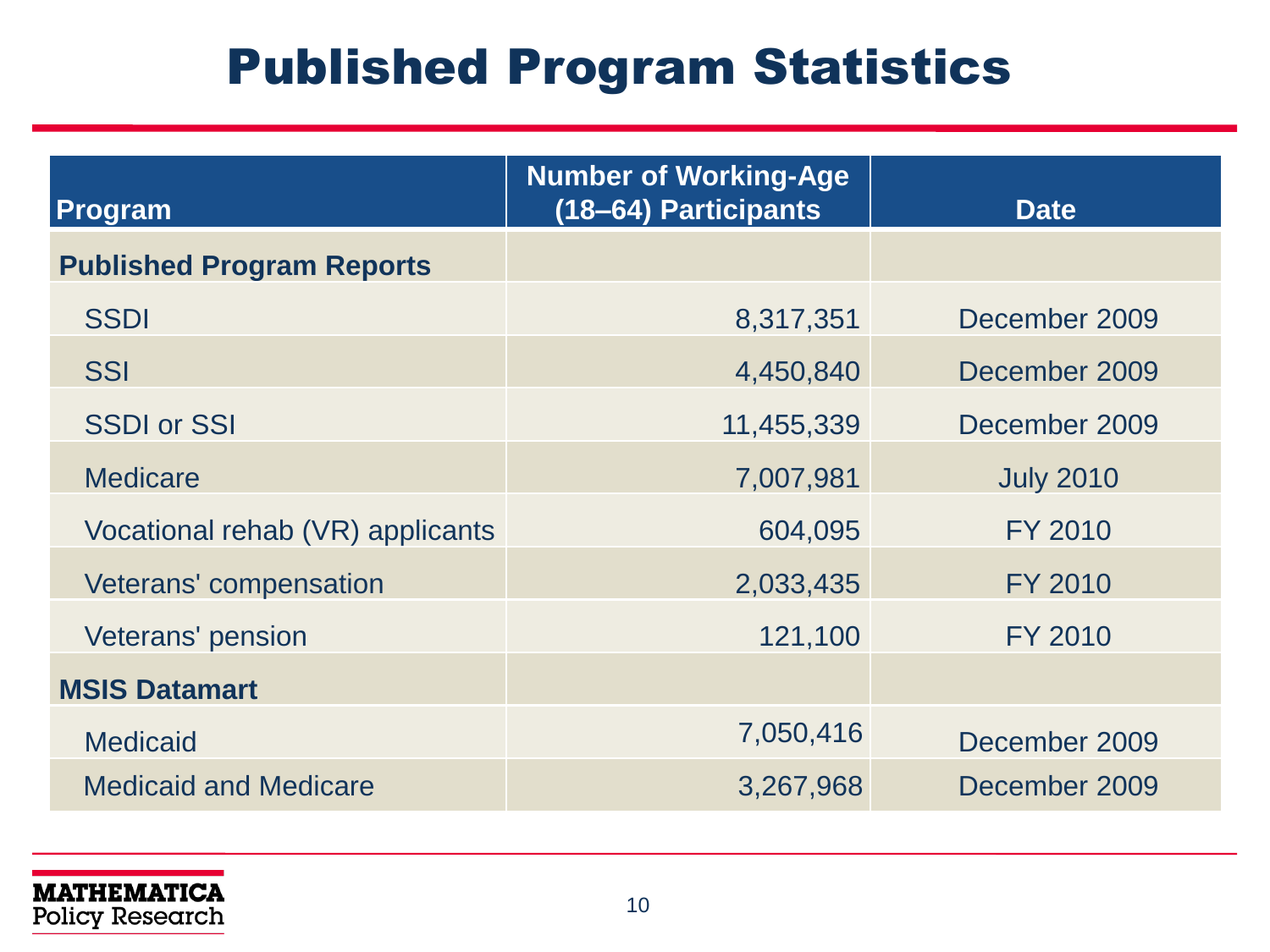## National Program Participation Ratios

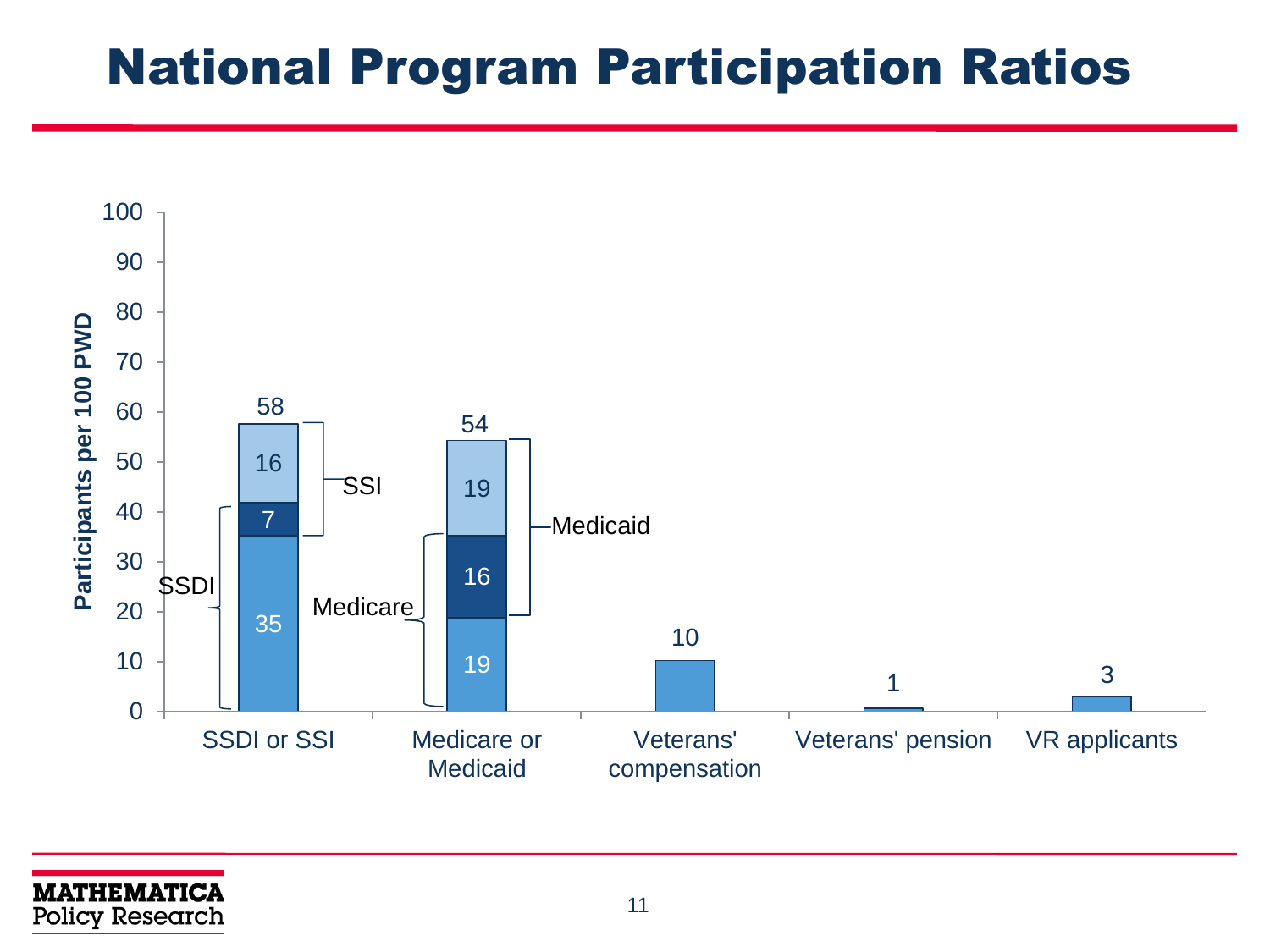# State Program Participation Ratios: SSA (1)



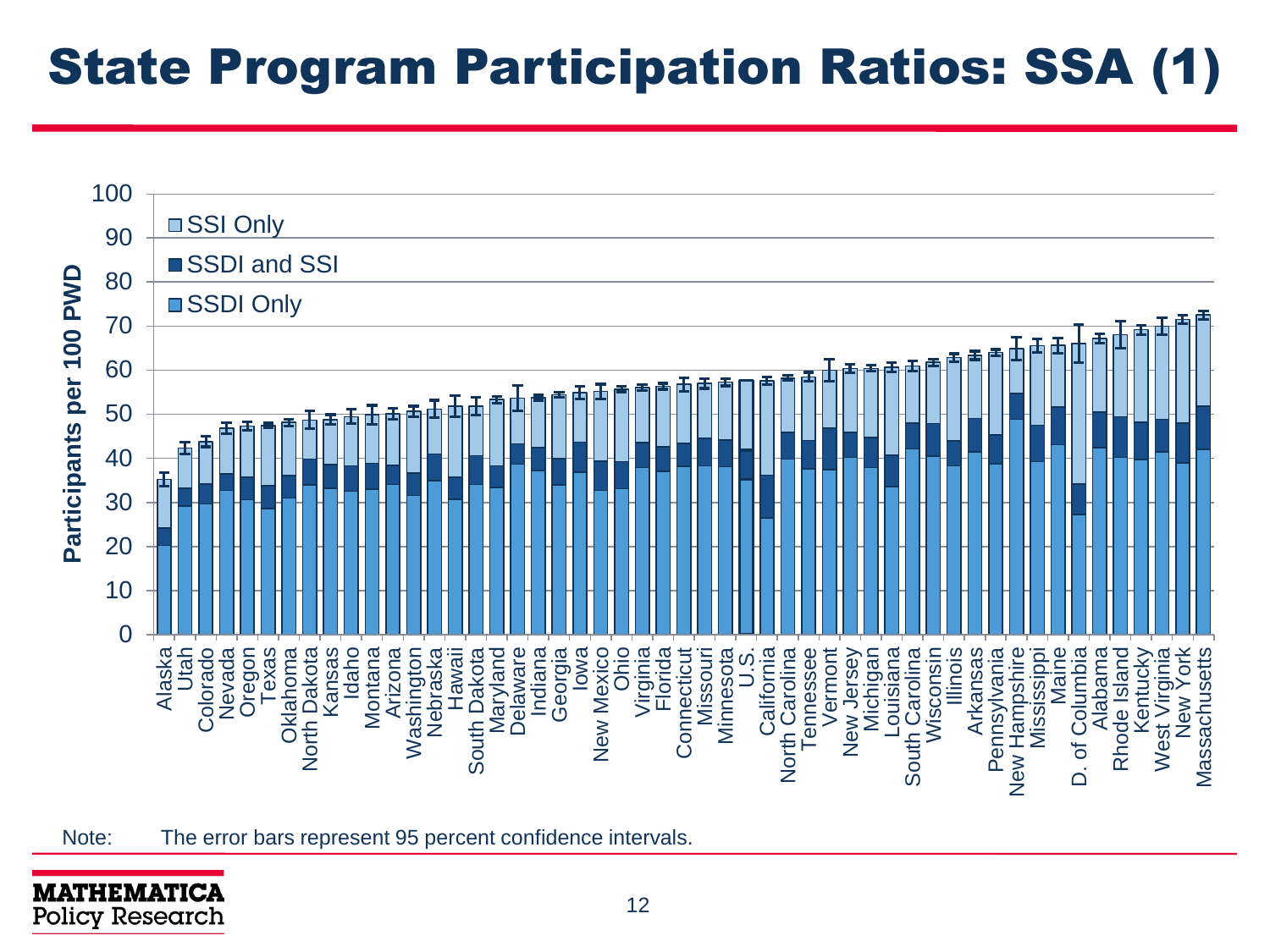# State Program Participation Ratios: SSA (2)

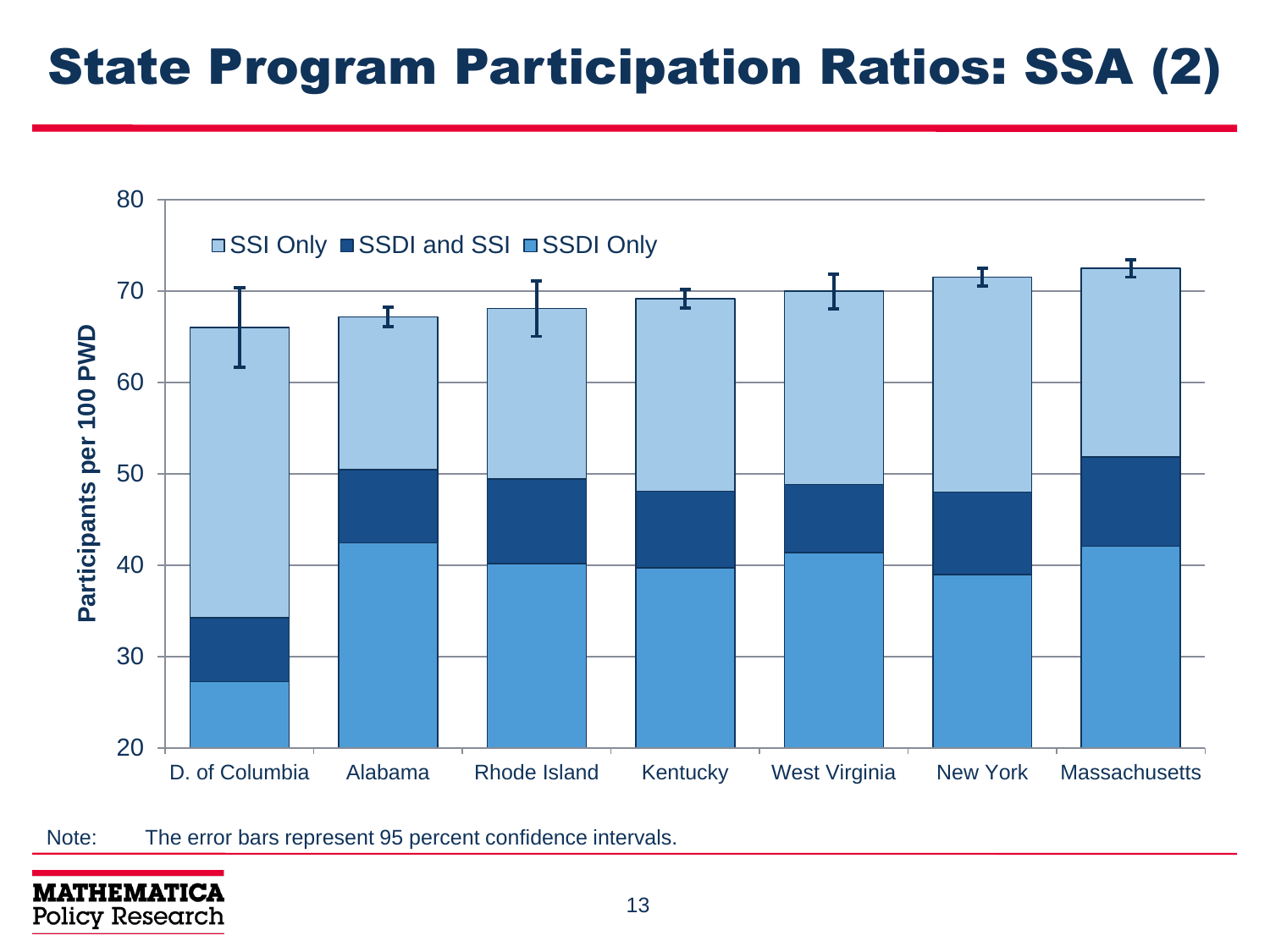### State Program Participation Ratios: CMS (1)



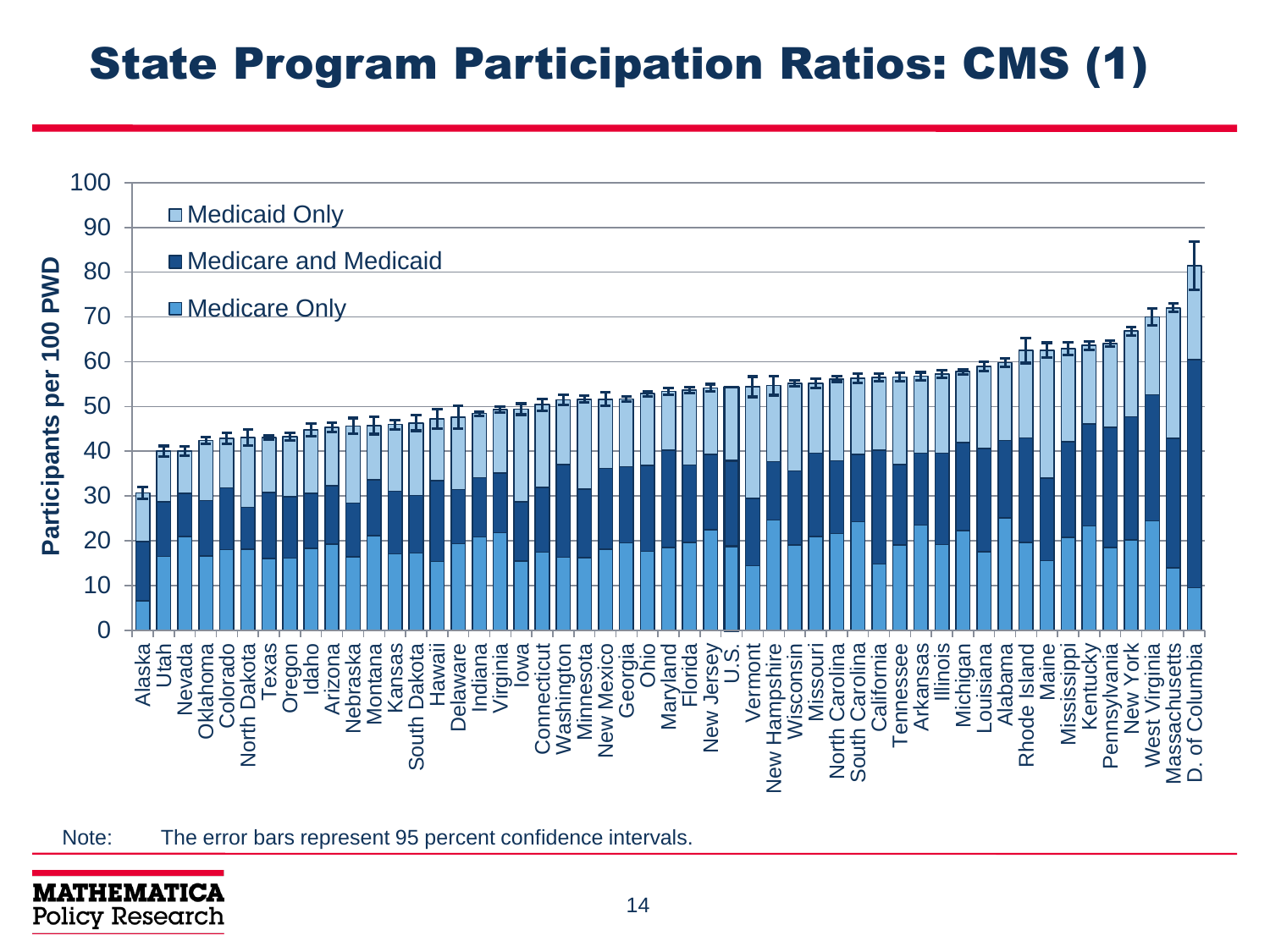### State Program Participation Ratios: CMS (2)

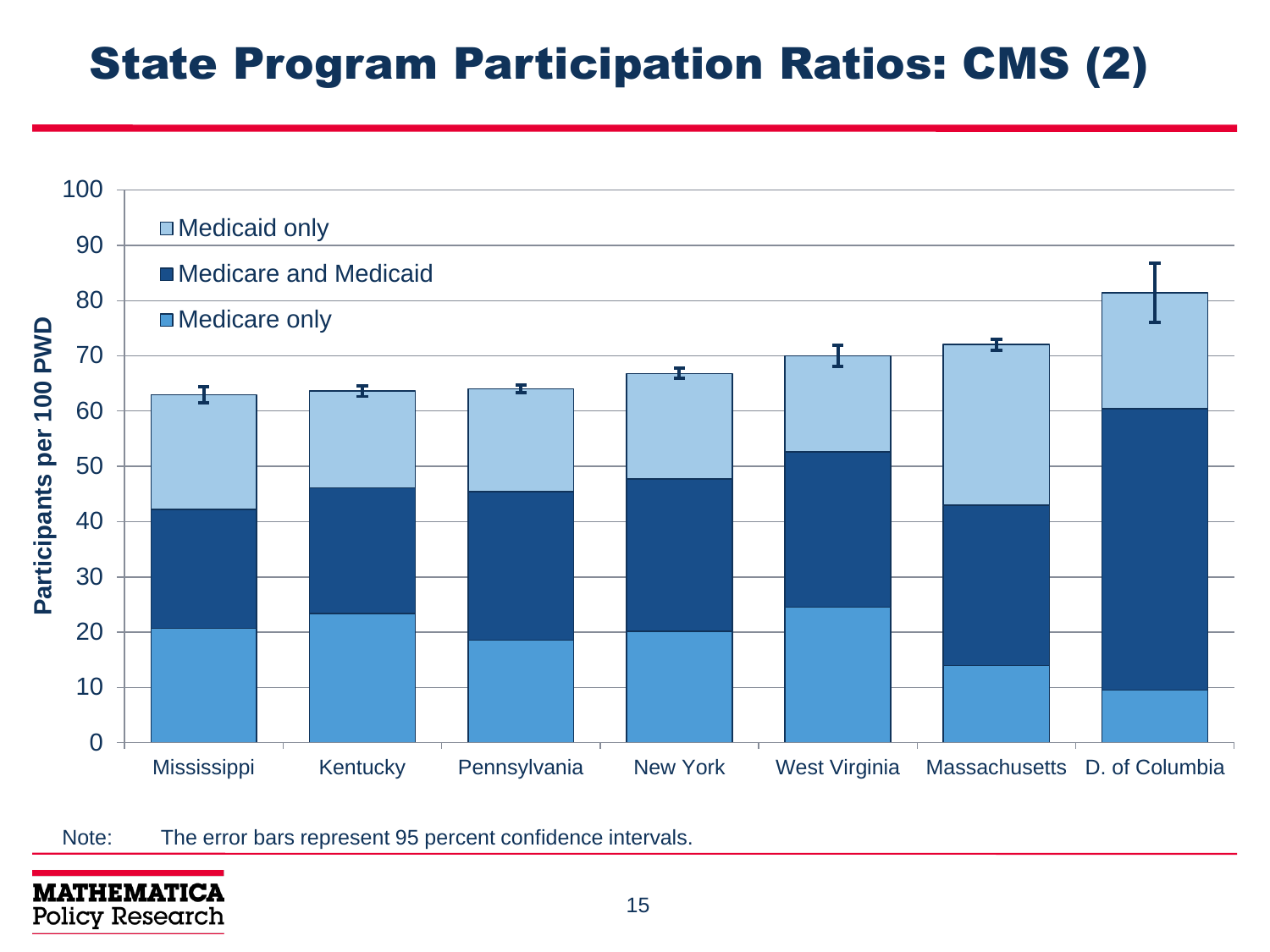## Cross-State Relationship: SSI and Medicaid



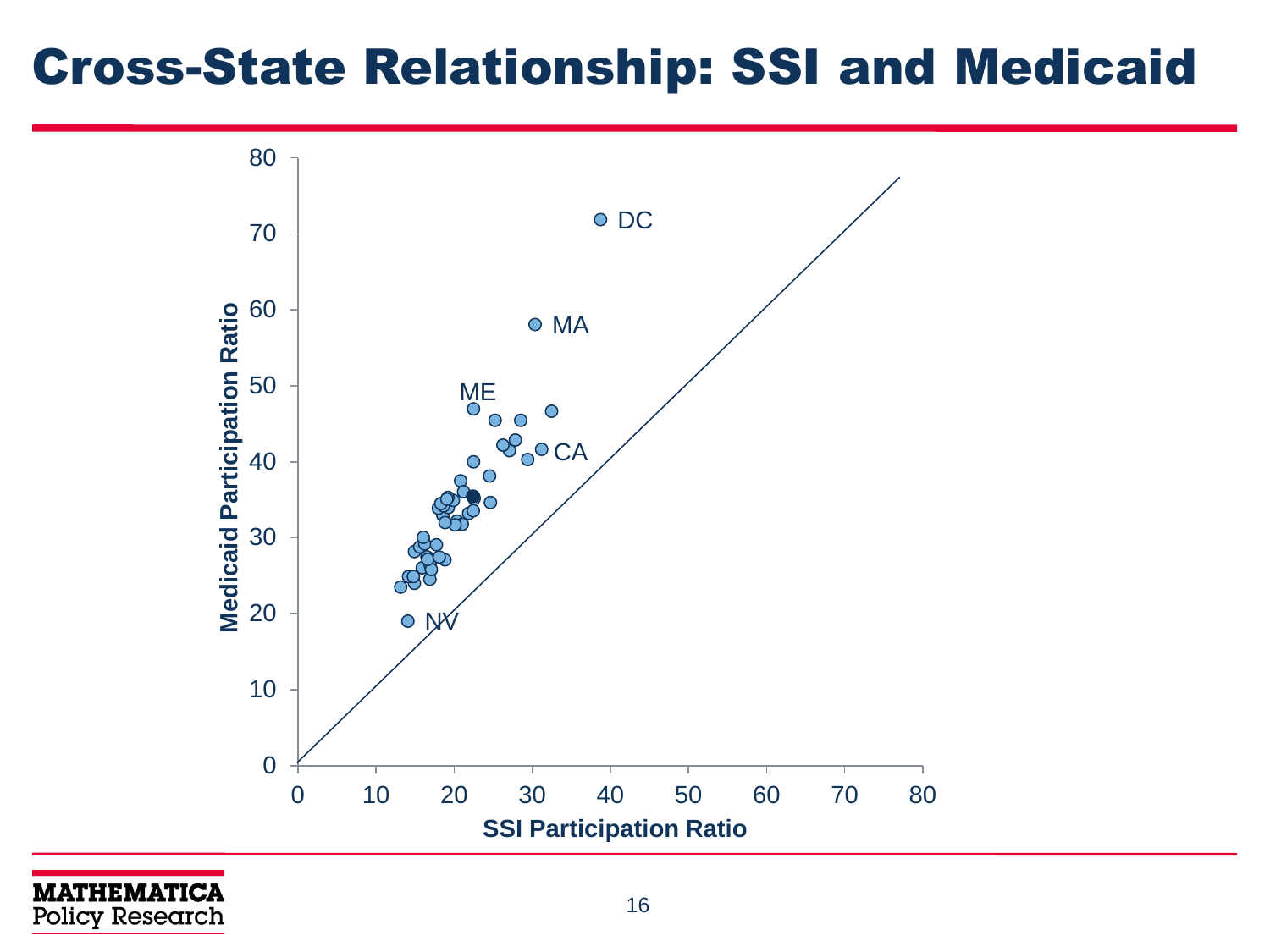### SSDI/SSI Versus Medicare/Medicaid

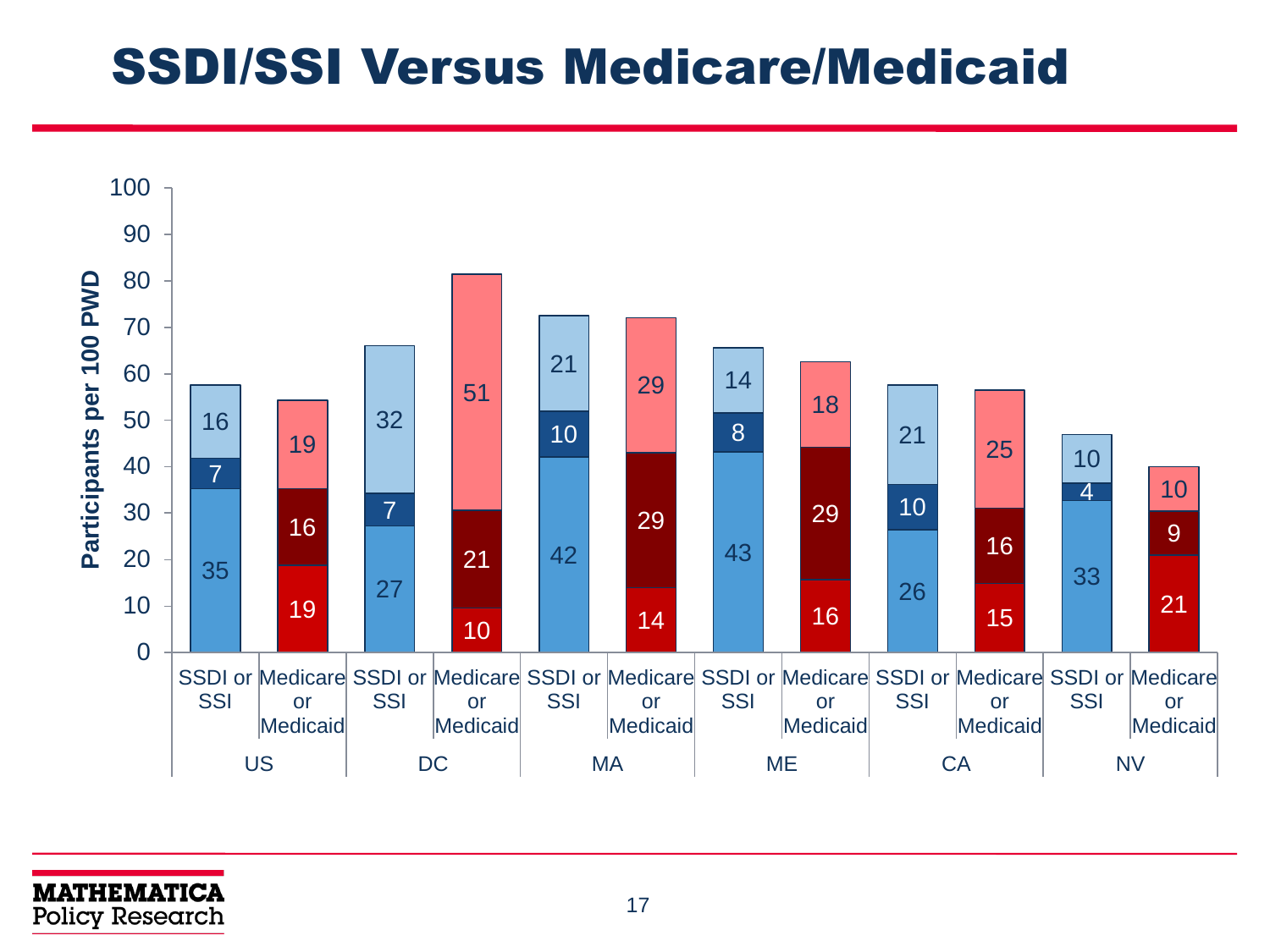# **Summary**

- **Combining administrative information and ACS data provides useful state-level statistics on program participation**
- **Cross-state variation in SSDI/SSI participation ratios for working-age PWD is remarkably large**
	- **The two highest estimates (Massachusetts and New York) are more than twice as large as the lowest estimate (Alaska)**
	- **There is considerable variation across states in the distribution of participants between SSDI and/or SSI**
- **Cross-state variation in participation ratios is greater for Medicare/Medicaid than for SSDI/SSI**
	- **Reflects the extent to which Medicaid covers PWD who are neither SSI nor SSDI participants**
	- **Particularly in DC, MA, and ME, many SSDI-only beneficiaries are eligible for both Medicare and Medicaid services**
- **Estimated participation ratios may be biased downward or upward compared with actual participation rates**
	- **This is not necessarily a problem for cross-state analysis**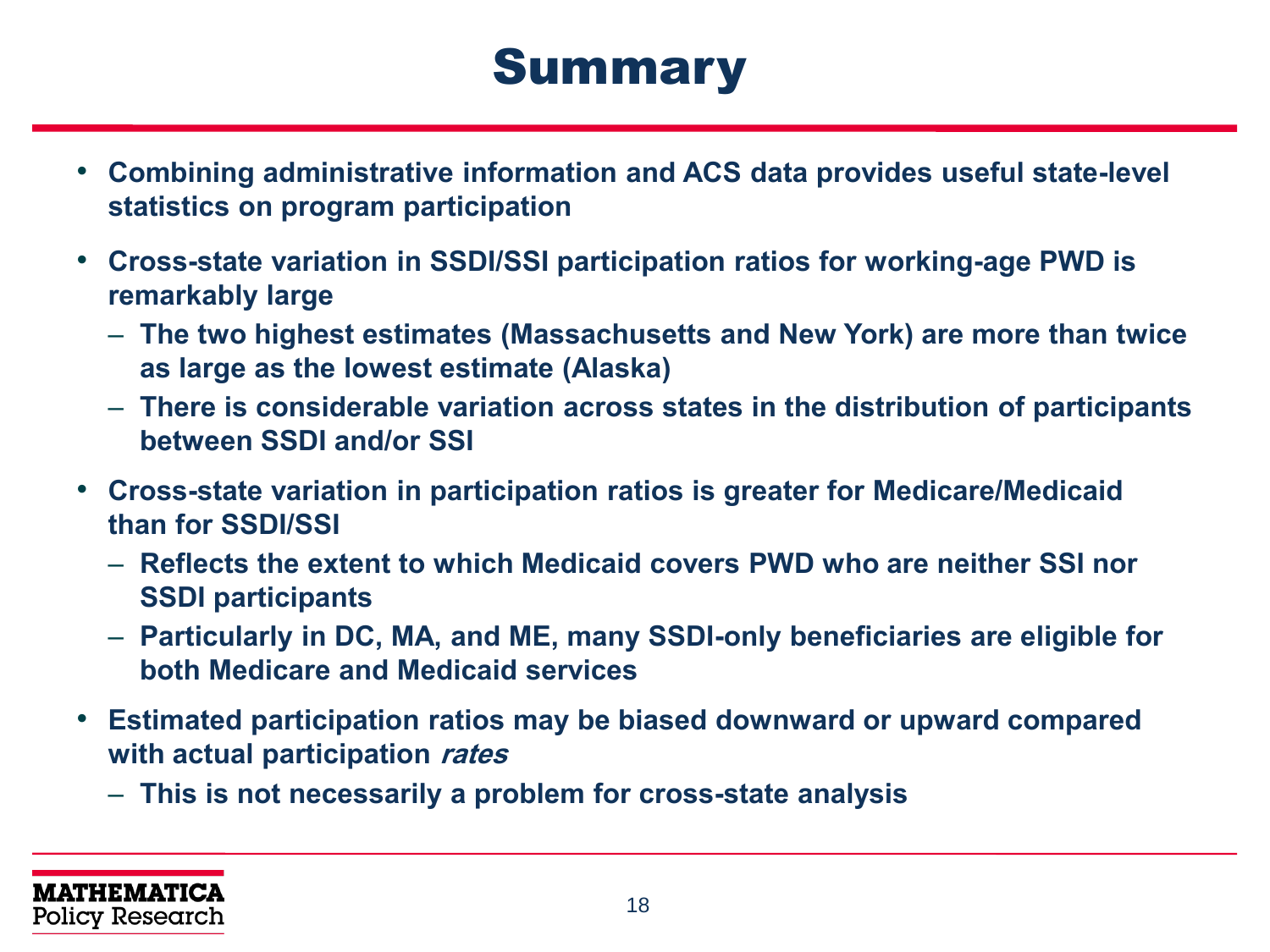# Policy Questions

- **Are participation ratios low in certain states because many people are not receiving benefits for which they are medically and financially eligible?**
	- **Or are many of those who are medically eligible not financially eligible:**
		- Because they work and their earnings are too high?
		- Because they have not worked enough in the past to qualify for SSDI and have other income/assets that make them ineligible for SSI?
	- **Is there a large pool of medically eligible nonparticipants who would likely participate if their financial circumstances deteriorate?**
- **Are there significant numbers of SSDI-only beneficiaries (1) living in states with relatively low Medicaid coverage for this group and (2) unable to obtain personal services not covered by Medicare?**
	- Are they experiencing significant hardship because of out-of-pocket expenditures?
	- To what extent does this variation reflect variation in the availability of Medicaid Buy-In for SSDI-only beneficiaries who work?